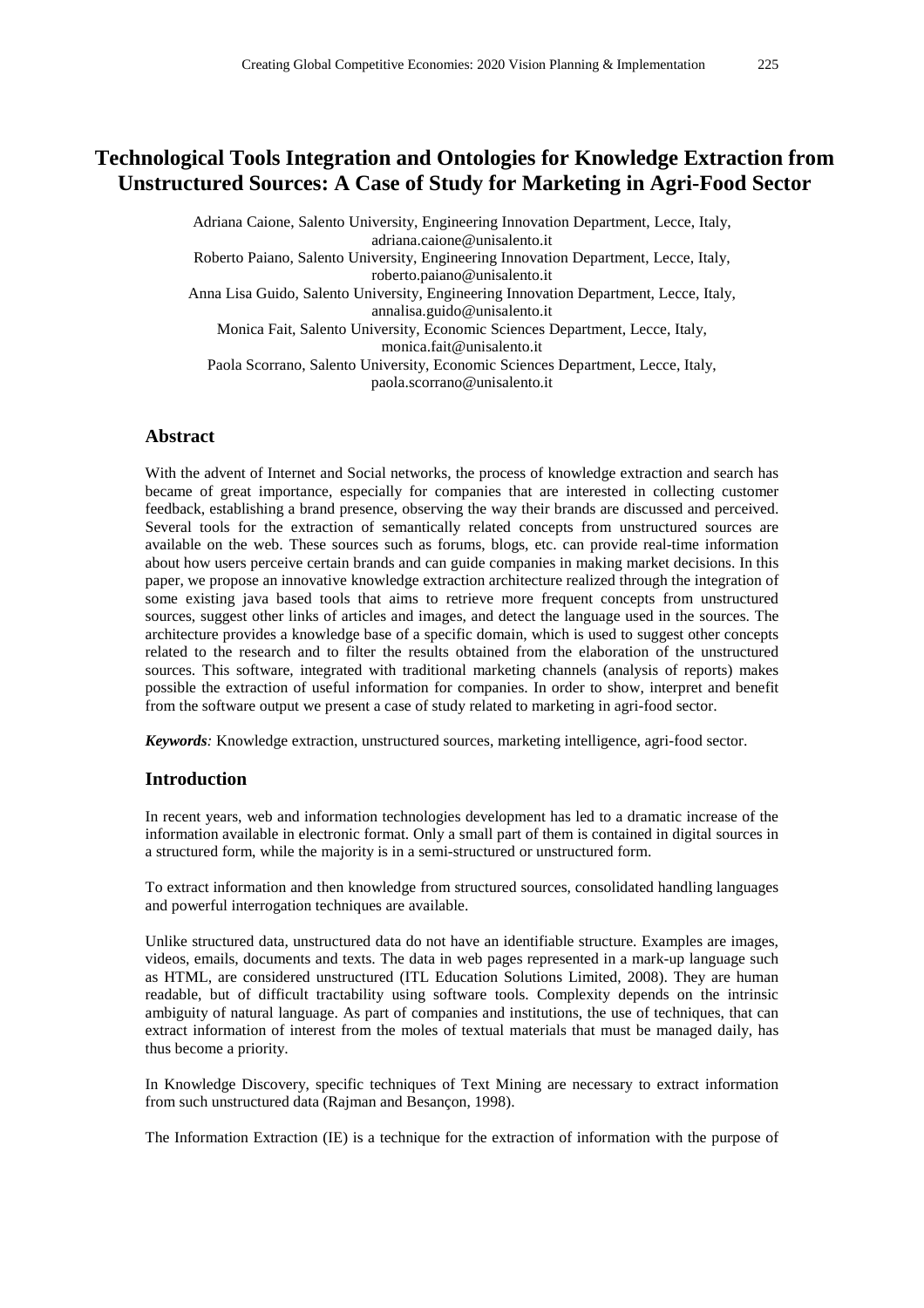acquiring relevant concepts from unstructured sources (Wu, 2002). It exploits also techniques for Natural Language Processing (NLP), a process for the automatic analysis of information in written or spoken natural language. It is a semantic search that, trying to get closer to the mechanism of human learning, returns results containing semantically related concepts to each other.

Often these tools and techniques are supported by ontology that is a formal, explicit specification of a shared conceptualization (Studer, Benjamins and Fensel, 1998).

The semantics and ontologies maximize the value of the process of information and document management, automate and simplify the processes of analysis and classification of information and documents according to taxonomic rules constantly updated.

Different tools of Knowledge Extraction and Discovery have been developed. For example in a study by Gangemi (2013) in which many tools are described and compared by defining and using some measure parameters such as performance, functionality, etc. The analysis and tests show the importance that may result from the integration of measurement and functionalities of different tasks in the perspective of providing useful analytic data out of text.

An attempt to combine diverse NLP algorithms with a variety of strengths and weakness is realized in the framework FOX (Federated knOwledge eXtraction Framework, *http://aksw.org/Projects/FOX.html*). It is discussed and used in a study by Ngomo, Heino, Lyko, Speck and Kaltenböck (2011), which talks about the importance of integrating frameworks like this into CMS (Content Management System) in order to allow knowledge extraction from unstructured data.

Besides tools/algorithms integration, another aspect of great importance is the multi-language support. It is argued in (Gerber and Ngomo, 2012) in order to make the approach of knowledge extraction independent of the language in which the text is written.

This paper makes a combined use of information extraction tools from unstructured sources, mostly from blogs, forums and social networks, and of ontologies that describe the specific domain, in order to extract information related to those sought in the documents analysed.

In this paper we explain the use of different features, both back end (concepts extraction, multilanguage, etc.) and front end (like the tag cloud visualization), offered by the various existing tools and the use of ontologies to provide a tool of knowledge extraction which allows, through the use of ontologies, information extraction from different unstructured sources on the base of user-defined keywords. The output can be a useful analysis tool for marketing experts who want to explore web sources in order to identify, for instance, new markets. The multi-language aspect facilitates the search on more foreign countries.

Once a context and a reference domain have been defined, it is important to identify the input variables, such as unstructured sources and keywords as more specific to the sector, and identify or define an ontology that describes the reference domain through concepts and relationships.

In Section 2, we present the knowledge extraction tools used in combined manner within the proposed architecture. In Section 3, we describe the architecture, focusing on the integration of the tools and the ontologies, and the software operation flow. In Section 4, we propose a case study relative to the agri-food sector in order to show how the system works in a specific domain.

#### *Knowledge extraction in marketing*

The increasingly intense competition between companies, the actual period of crisis and other related factors, make the marketing an operation and a management mechanism essential for companies. To allow the market entry and get good and consistent profits, it is essential to anticipate and beat the competition. So, they need to adopt innovative and automated techniques to study customers' needs,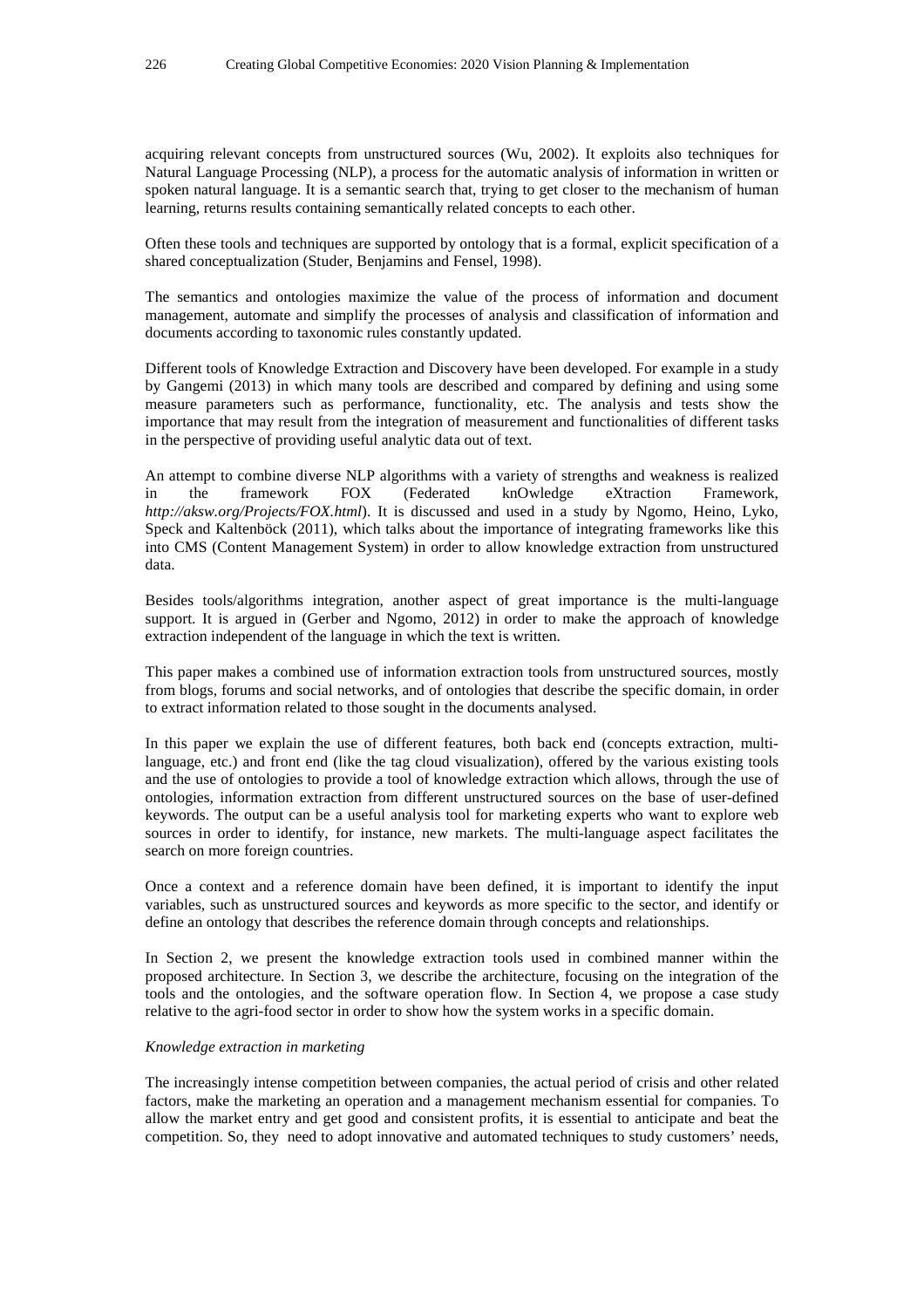tastes and interests and to contribute additionally to the results obtained using the consolidated marketing tools.

The existing management systems allow an optimal management of structured information (data for which the information is readily available and interpretable by software tools); the same cannot be said for unstructured information (data contained in documents or web pages, for instance). The latter are in companies in large amount, with a growth rate greater than that of structured information, and by they can depend many business decisions.

The spread of social networks raises even more the consumer at the centre of marketing processes, imposing network content monitoring, listening to the conversations and creating "conversational relationships" based on the application of technical and marketing tools that exploit the potentiality of a bi-directional communication path.

Particular relevance assumes the ability to understand, highlight and extract unstructured most relevant content (Sentiment Analysis) in order to transfer value to business processes. The exploitation of unstructured information allows the monitoring of the target market (market sensing) and the acquisition of data useful for designing marketing activities (market insight) (Kotler, Keller, Ancarani, and Costabile, 2012).

#### *Semantic Web Technology*

Web technology has evolved from Web 1.0, to Web 2.0, to Web 3.0, starting from Tim Berners-Lee's inventing the World Wide Web in 1989. Web 1.0 is primarily a one-way publishing medium and information-centric (Murugesan, 2009). Web 2.0 links people and users, and with user generates content capability (Murugesan, 2009), it is people-centric. Web 3.0 is the Semantic Web, which is defined as a mesh of information linked up to be easily processable by machines, on a global scale (Siau and Tian, 2004).

The introduction of ontologies comes as part of the semantic web, from the need to have a language for domain representation that allows expressing the meaning of the documents present in the network. Therefore, the main goal is to structure the knowledge that is, answering to the three questions: research, extraction and maintenance of information.

The peculiarity of the ontology is the use of common words and concepts to describe and represent the domain of interest; this makes it understandable and usable by people, applications, databases, etc. in order to share a common knowledge concerning any domain.

There is no single correct ontology-design methodology (Noy and McGuinness, 2001) many of them are discussed in (Fernández López, 1999) which presents and compares the most representative methodologies.

A widely used methodology in ontology development is described in (Noy and McGuinness, 2001), whose steps are:

- 1. Determine the domain and scope of the ontology;
- 2. Consider reusing existing ontologies;
- 3. Enumerate important terms in the ontology, those on which users want to make statements;
- 4. Define the classes and the class hierarchy. It is necessary to specify classes and organize them into a taxonomic hierarchy (i.e. subclasses and superclasses);
- 5. Define the properties of classes. They can be of different types: "intrinsic" (such as the taste of a wine), "extrinsic" (as the name of a wine), constituent parts, in the case of structured objects (for example parts of the body), or relationships to other entities;
- 6. Define the property details. Each property can have several characteristics; cardinality, value type, domain and range;
- 7. Create instance.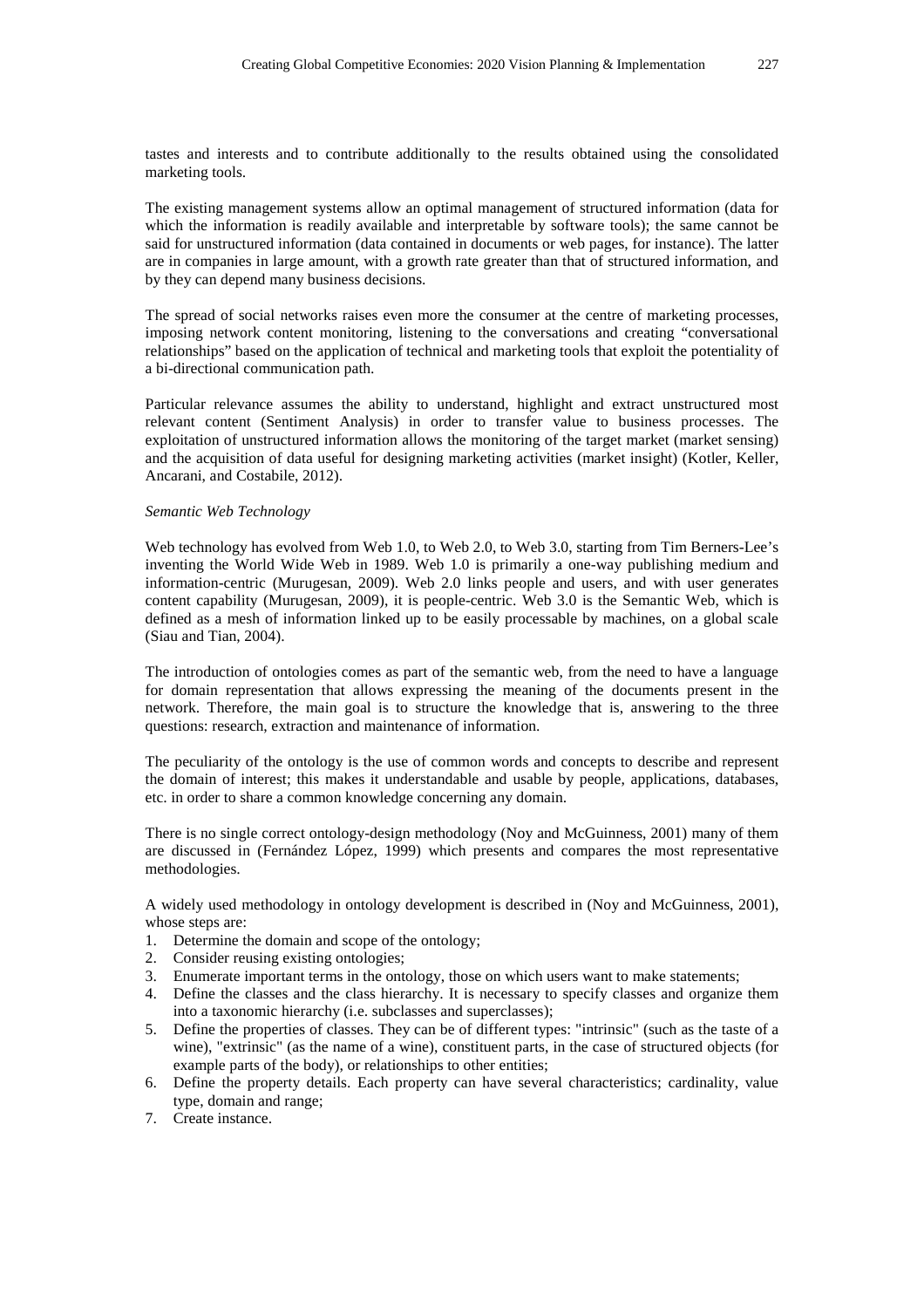# **Knowledge Extraction Tools**

The development of semantic marketing intelligence software was preceded by a technology scouting, in order to know the state of the art and the tools currently available for the extraction of concepts from structured and unstructured sources.

As it regards the tools, we analysed:

- AlchemyAPI (*http://www.alchemyapi.com*): it is useful to extract the main ideas contained within a web page (source unstructured) and to retrieve authors;
- Zemanta (*http://developer.zemanta.com*): it is used to retrieve images and articles related to the source;
- Jsoup (*http://jsoup.org*): useful to extract the content of a page, with no html tags, starting from the provided address;
- WordReference (*http://www.wordreference.com/docs/api.aspx*): it is used to make translations of the keywords in the languages of the sources.

#### *AlchemyAPI*

AlchemyAPI technology uses natural language processing and machine learning algorithms to extract semantic metadata from a text, such as, information about people, places, companies, topics, facts, relationships, authors and languages.

The API endpoints are oriented to performing content analysis of web pages accessible from the Internet, html pages or textual content.

Among the features available there is the possibility of extraction of entities, concepts, text categorization, extraction of relations, language detection, extraction of words, sentiment analysis, text extraction, etc., We analyse those which it is made use within the semantic marketing intelligence software.

#### Language Detection

AlchemyAPI provides functionality for the recognition of the language of a text, HTML page or webbased content. It identifies more languages than other services of text analysis, with extremely high accuracy rates.

#### Keyword Extraction

AlchemyAPI is able to extract keywords from a textual, HTML or web-based content. Statistical algorithms and natural language processing technologies are used to analyse data, to extract keywords that can be used to index contents, to generate tag clouds, etc.

This processing is supported in different languages.

#### **Author Extraction**

AlchemyAPI is able to extract publisher information from web pages. If an article of news or of blog specifies an author, it attempts to extract it automatically.

#### *Zemanta API*

Zemanta is a content suggestion engine for bloggers and other creators of information.

It analyses the user-generated content (for instance a blog post), using the natural language processing and semantic search technology to suggest images, tags, and links to related articles, as in Fig 1.

It suggests content from Wikipedia, YouTube, IMDB, Amazon.com, CrunchBase, Flickr, ITIS,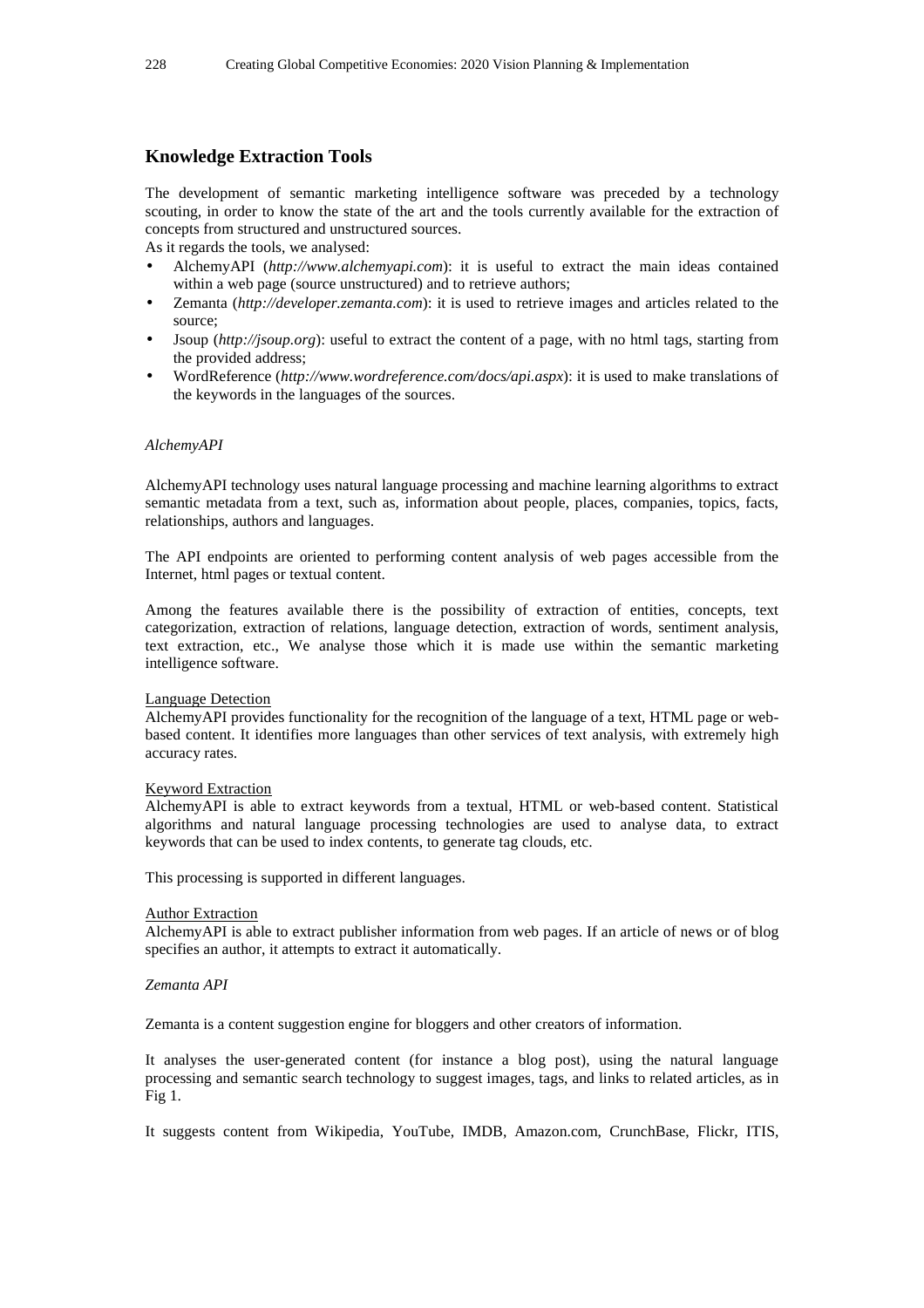Musicbrainz, MyBlogLog, Myspace, NCBI, Rotten Tomatoes, Twitter, and Snooth Wikinvest, as well as Blog of other users Zemanta.



Fig 1. Suggested contents by Zemanta©

Zemanta is a service that connects well-known databases in a single-point solution to detect other content.

The software uses the extraction feature of articles and images.

#### *Jsoup API*

It is a Java library for HTML content processing. Provides an API for extracting and manipulating data. Using DOM, CSS, jQuery-like methods, parses the HTML from a URL, file, or a string, finds and extracts data, uses DOM and CSS selectors, manipulates HTML elements, attributes, and text.

# **Proposed Architecture**

Based on the above considerations, in this section, we describe the proposed architecture that integrates existing java based tools and ontologies in order to retrieve interesting content for the specific domain.

The core of the marketing intelligence system is composed of the following modules (Fig 2.):

- 1. *Information Extractor*: searches keywords within reference ontology in order to identify other semantically related words. Makes a research of the above words in the sources and calculates the occurrences. Uses the sources and keywords to search for other sources linked to the first. It is possible to edit/enrich the knowledge model;
- 2. *Knowledge Filter*: filters the extracted information based on the model of knowledge;
- 3. *Knowledge Presentation*: displays this information to the user in a consistent manner. It is possible to enrich/update these sources at any time.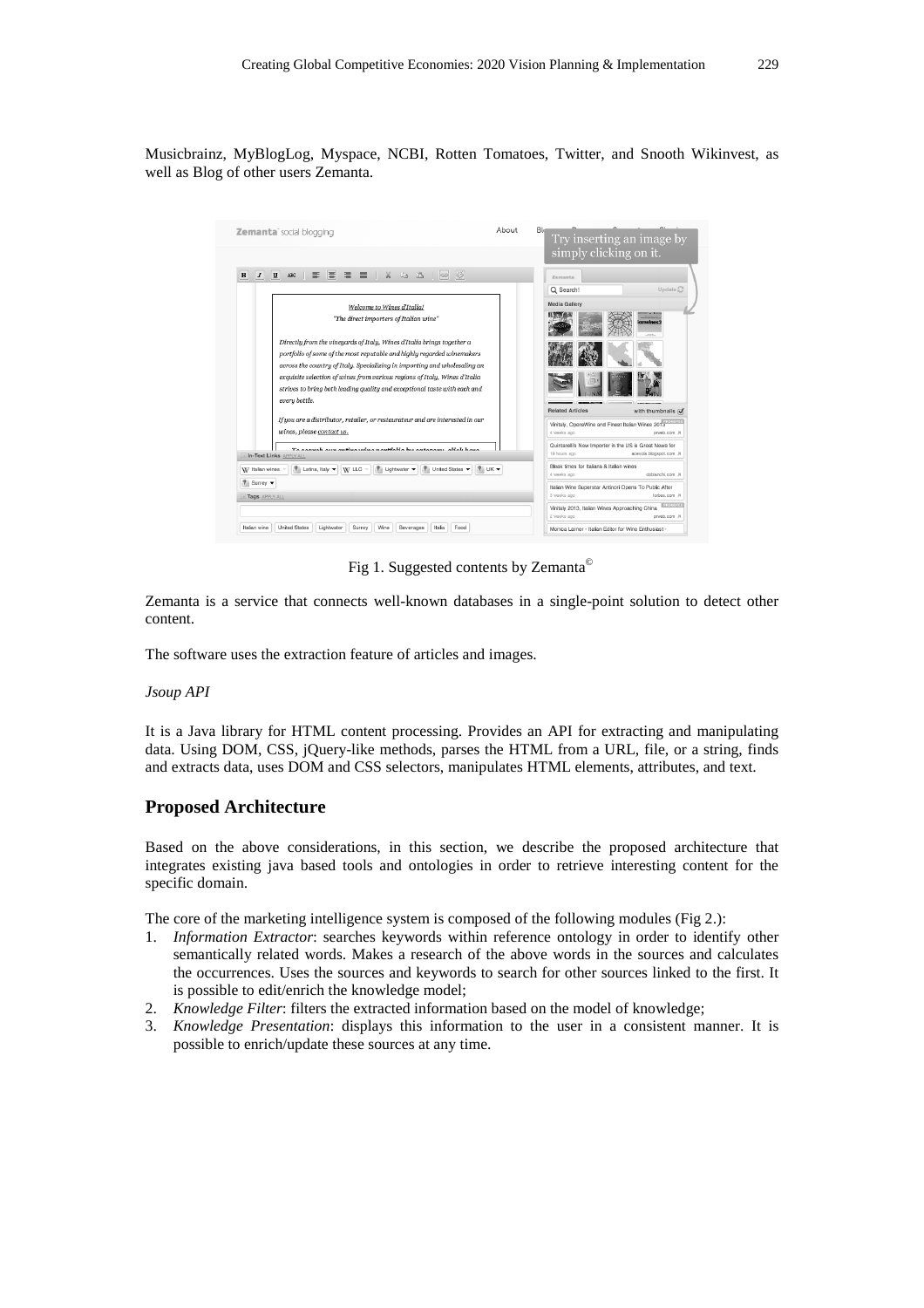

Fig 2. Reference architecture

In addition to the knowledge model, the *Profile DB* contains information about registered users, the *Information DB* stores the sources, the keywords associated with the sources and the results of the researches carried out.

This architecture is behind the system, which analyses unstructured sources by:

- Allowing, for a well defined research context, classification and analysis of the occurrences of specific information (knowledge gathering);
- Providing a single entry point to information resources on a specific domain in support of the user;
- Proposing to the user a set of information to be used for its analysis.

We now describe each module that constitutes the architecture here introduced.

- **Request Handler:** it receives the requests of the user. It accesses to the profile database in order to retrieve information of the authenticated user, or to store data related to the user. On the other side, it forwards the requests to the module of marketing information discovery. Both this module of information discovery and the profile manager answer to the Request Handler with information of the authenticated user or related to him, output of the elaboration in the form of a tag cloud of relevant concepts or of a table containing articles or images related to the research. This module is well suited to be used with requests (sources and keywords) in different languages. The software, using AlchemyAPI and WordReference, detects the language of the sources and keywords, and if there are differences, it translates the latters in the language of the sources. By this way, users can carry out investigations researching sources related to countries and languages different from their own and get useful results for its research.
- **Profile Manager:** this module is an intermediate level between Request Handler and Profile DB. It makes queries to the database to retrieve information related to the authenticated (personal data, relation to personal sources, relations to researches and output of the resourced processing), and to store other ones.
- **Profile DB:** it stores information about the users that are interesting in using the marketing intelligence system. Not only personal information, therefore, but also it keeps track of the relations to transactions carried and to the sources related to the user.
- **Information Extractor:** this module integrates the existing java based tools, Jsoup, AlchemyAPI and WordReference, with the aim of analysing sources and keywords selected/entered by the user in the system. The inputs can be provided in different languages. At the base there is a mechanism of language detection (through AlchemyAPI) used within each source and each keyword, and a subsequent translation (through WordReference) of the keywords in the language of the source.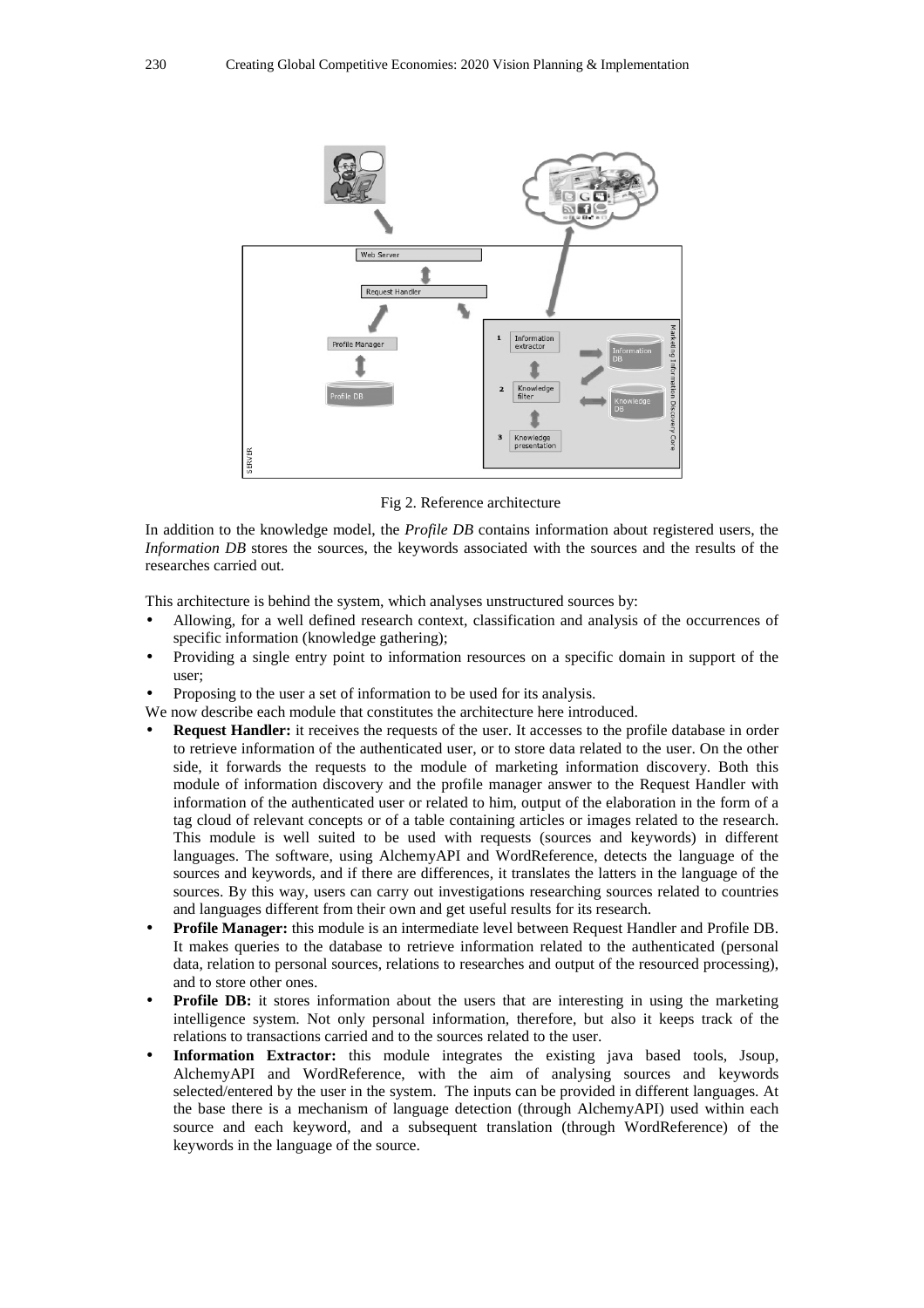- **Knowledge filter:** it makes use of ontology (one or more) of a specific domain in order to extract other words or concepts related to the research that will be processed by the Information Extractor module.
- **Knowledge presentation:** at the end of the sources and keywords processing, this module prepares the output to be presented to the user in the form of tag cloud or table of articles and images (extracted by Zemanta API), research results, etc.
- **Information DB:** it stores information sources from which to extract the data and the keywords to search, specific to the agri-food field that user want to inspect. These sources can be stored in shared manner or linked to the profile of a user and shared later. The database also contains all of the research performed by the users and the results of the processing, in order to have an historical readily available.
- **Knowledge DB:** is the ontology of the specific agri-food field. It contains the description of the domain through concept semantically related. The ontology is used in two direction:
	- Before processing sources and keywords, in order to suggest other words related to the research;
	- After processing sources and keywords, to filter the output deleting the words not related to the specific domain.

#### *Tools Integration*

The present paper properly integrates the APIs discussed in Chapter 2 for the realization of semantic marketing intelligence software. Fig 3. summarizes the features used for each API.

| <b>API</b>    | Use                                                                                                    |
|---------------|--------------------------------------------------------------------------------------------------------|
| Alchemy       | Extraction of key concepts from a textual content;                                                     |
|               | Identification of the language used in the source;                                                     |
|               | Extraction of the authors of the post                                                                  |
| emanta        | Tip of images and articles related to research                                                         |
| Isoun         | Extraction of pure content from web pages, providing as<br>input the url of the source to be analysed; |
|               | Extraction of links within the pages, useful for navigation.                                           |
| WordReference | Translation of keywords in the language of the source                                                  |

Fig 3. Features used for each API

#### *Semantic Ontology Integration*

We adopt an ontology model specific to the sector.

An ontology, for example relative to the wine sector, was obtained on the web (*www.w3.org/TR/owlguide/wine.rdf*), and reused. It can be integrated with other information over time and it is possible to replace or complement it to other ontologies for specific sectors.

The ontology downloaded from the web and reused for example, contains descriptions of hierarchies and categories of foods and wines, along with restrictions concerning the association of particular instances.

### *Wine*

The ontology describes the concept of wine. According to the specifications, a wine is a drinkable liquid product from at least one winery, composed of at least one type of grape. Wine has four properties: colour, sugar, body and flavour.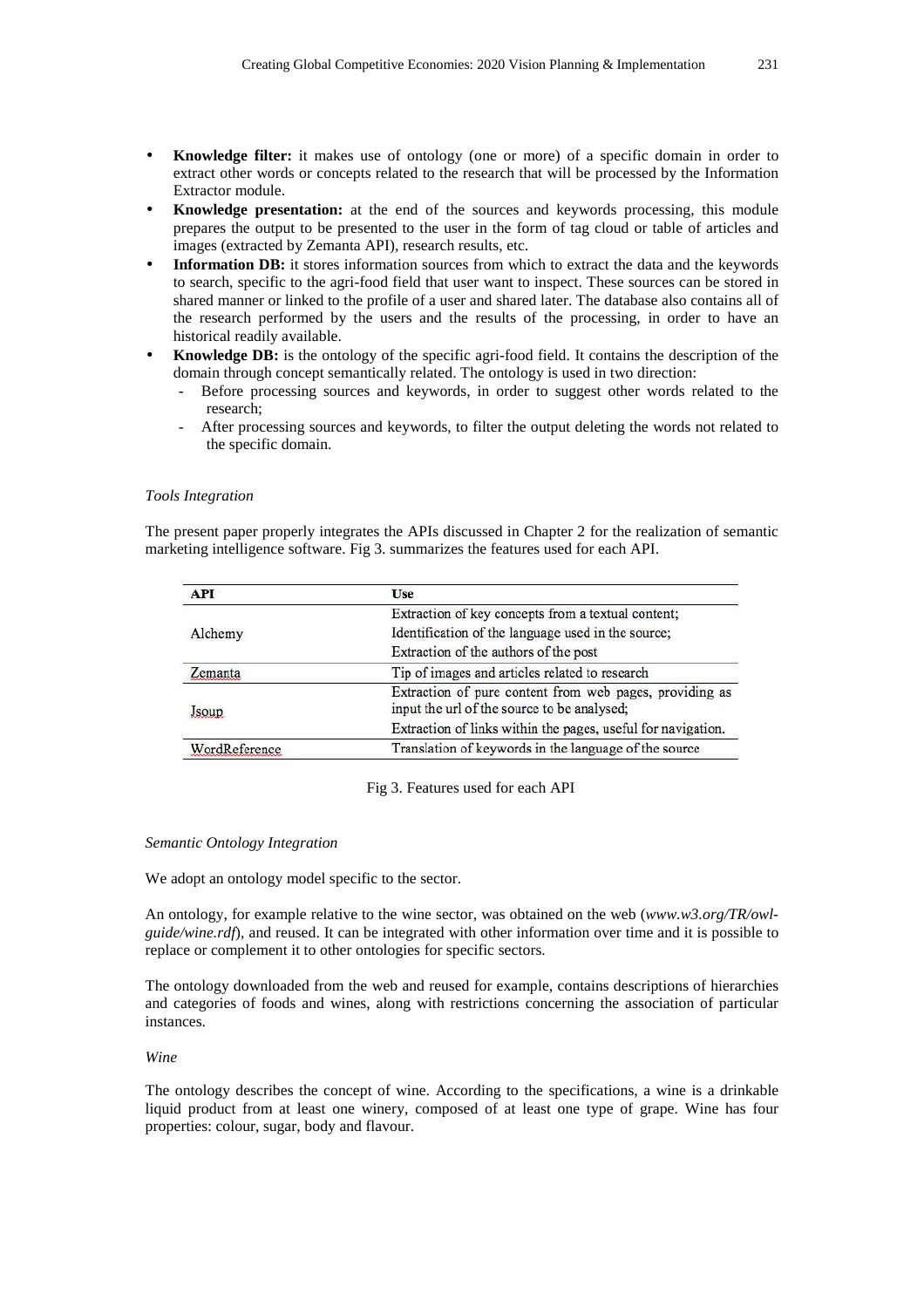## *Meal Course*

The concept of meal course emphasizes the combination of a meal with a wine. Each meal course includes at least one food and one drink, the latter is expected to be a wine. When the user selects a meal course, or a single food connected to a meal course, it is possible to have suggestions on wine to approach or vice versa. The ontology is used before the sources and keywords processing by the system with the aim to extract semantically related words and concepts to those specified by the user.

It may also be used after elaboration with the purpose of filtering the results obtained.

#### *Details of the Integration*

In this section we analyse the integration of existing java based tools, ontologies and databases from an implementation point of view.

Using the API provided by the library Jsoup, it is possible to extract pure content from a web page, given the address of the same. HTML tags related to the remaining links, media and import are then deleted from the content.

Besides extracting the content of the input sources, are extracted links (of number equal to that indicated by the user) contained in the page. In order for the link whose contents are consistent and relevant to the source, we extract links that allow navigation of the website (it checks that the protocol and the host of the URL are the same of the source) and do not relate to such contacts, categories, policy, about, etc.

Just as the first ones, these sources are processed through Jsoup to extract only the content.

Before proceeding with the search of the keywords in the selected and extracted sources, the system checks whether it is possible to combine words entered with other semantically related. Using SPARQL query and the framework Jena the system asks sector-specific ontology to extract other concepts connected to the first ones.

The content previously extracted from the source is passed as input to the method provided by AlchemyAPI that detects the language used. It also identifies the language of keywords. This information is used with WordReference API to translate keywords in the language of each source.

For each source, the system proceeds with the extraction of concepts and most recurrent words (AlchemyAPI). The number of occurrences in the text of each concept is calculated.

In addition, the system checks the presence or absence of the keywords selected/entered by the user. If the API has already extracted them, the value of its occurrences is increased; otherwise, they are added to the list of words extracted. This list is used to create a tag cloud visible to front end.

The research results can be filtered on the basis of the ontology. Given the keywords, the system extracts the concepts related to them and the words that are not in this set are excluded from the result.

Zemanta API suggests contents such as images and articles. This suggestion is done on the web in real time.

The results obtained are stored in the database in correspondence with the profile of the user logged. In this way, it keeps a history of researches always available and viewable instantaneously, without the need of having to perform elaborations.

#### *System Operation Flow*

The flow of operation of the software is characterized by an initial phase of identification of sources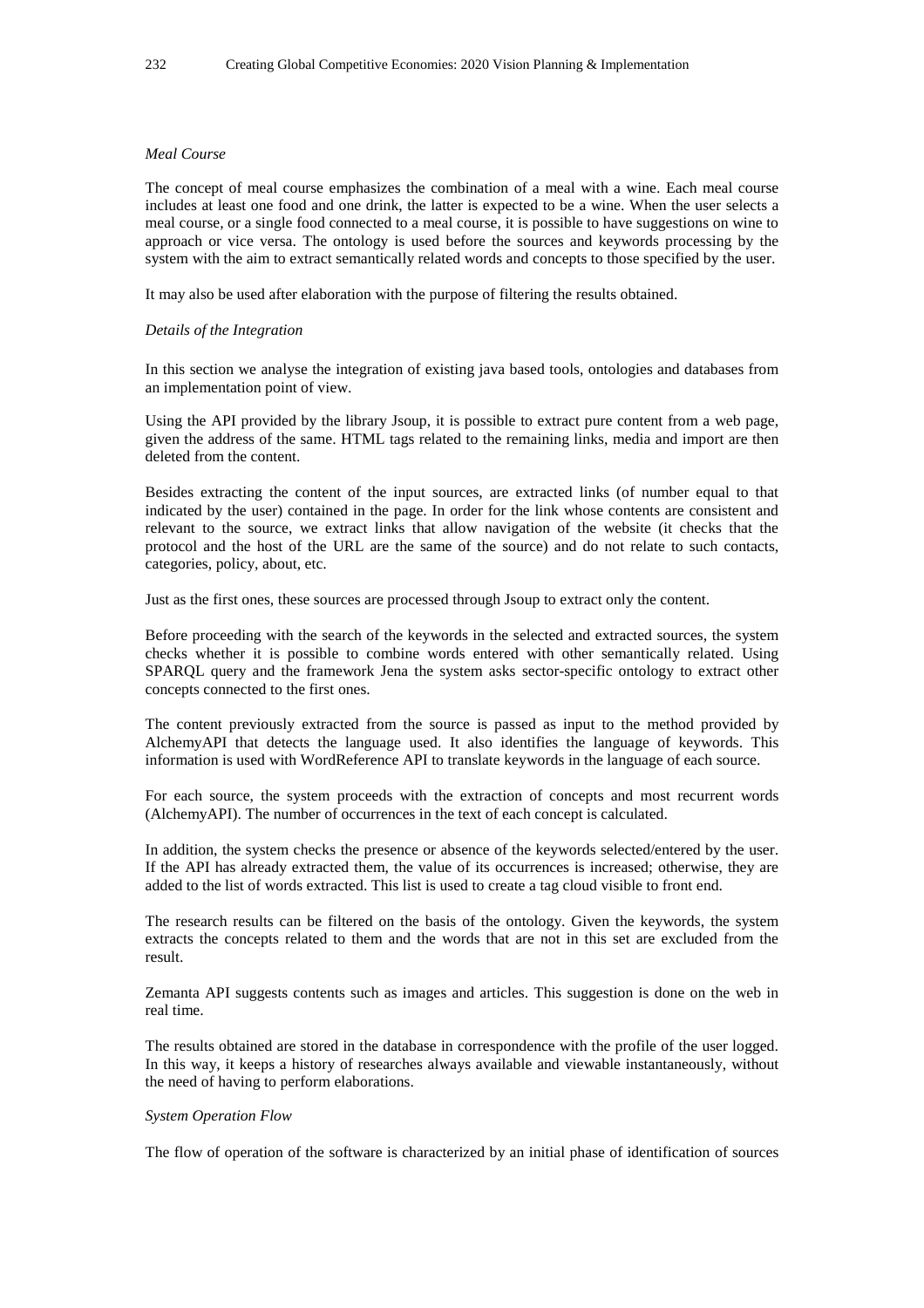(unstructured) from which the user can extract information. This allows the creation of a database that can be customized through the classification by type of sources (blogs, websites of buyers, websites of restaurants, etc.) and geographical area of reference (Germany, USA, Australia, etc.). In addition, in order to make more efficient over time the process of information extraction, there is a system of storage and subsequent handling of personal data, sources, keywords and researches. During elaboration, the software makes use of an ontology specific to the domain of interest, useful to suggest other keywords related to the research, and to filter the results of the sources.

The processing of information content begins with the selection of one or more sources and keywords, including those previously entered into the database or entered manually by the user, which is followed by an indication of the navigation depth degree within each selected source. An advanced version for advanced users, introduces an additional level of analysis, allowing user to specify for each source the most interesting sections from which to start the research.

The software can produce a tag cloud; to do this, the system (designed to support multiple languages):

- 1. Extracts the number of pages specified by the user in each source
- 2. Queries ontology to see if it is possible to combine words entered with other semantically related words
- 3. For each source, extracts the most recurring concepts and words and calculates the number of occurrences in the text.

The system then is able to extract images and articles related to the research carried out (depending on the sources and the previously selected keywords).

## **Agri-food Sector Marketing Intelligence: a Case of Study**

The software testing is carried out in collaboration with the Department of Economic Sciences of the University of Salento. The experimentation concerned the sources of oil producers in the Australian market. As regards the choice of keywords, have been taken of those representing the three main categories of oil, i.e.: *olive oil*, *virgin olive oil*, *extra virgin olive oil*.

Following the system operation flow previously described, we illustrate the results obtained and how we can interpret it.

Fig 4. shows a portion of tag cloud relative to oil producers in Australia, obtained by the system elaboration, which shows the frequency of the concepts related to olive oil.

> fava beans OliVe Oil green beans broad beans Pureed fava Dina Honke Featured individual beans nice substantial salad potato vegetable salad green pea crostini Virgin olive oil Typuglia Leonardo di Renzo extra-virgin olive oli Typuglia olive oli food quality olive oil stuffy clientele, di Italian Oil Sommelier Fab Recent Tweets Real olive oil real thing common olive oil olive oil solidity organic olive oil particular olive oil 10C certificate olive oil prices oils Olive Oils

> Diana Bush theater district steakhouse COMDELILION unfiltered olive oils Olive Oil Competition good olive oil Olive Oil Merchant Extra Virgin Olive cuppa tea banana-full muffins Olive Oil section olive oil taster Olive Oil labels International Olive Oil Olive Oil Council

> **EXTra Virgin** Extravirgin olive oil Italian olive oil olive oil articles **PFICES** Categories producer prices Crop olive oil futures time market Efthimios Christakis comment comment Site olive oil network World Bulk Bulk Oil Expo World Bulk Oil olive oil tasting grapeseed oil

essential oil Pompeian Grapeseed Oil Olive Oil Chic Fecipe vanilla Basil Lemonade Recipe

COMMISSION regulation public choice good news olive oil ban gigantic monster keels<br>public choice dilemma Anonymous Bari Olive Oil olive oil soap Olive Oil Skin Olive Oil Infused Olive Oil Wow<br>Olive Oil Company tasting oliv Chinese olive oil olive oil purchases EU olive oil cookie yeast white chocolate macadamia ice cream Lindsay

Fig 4. Tag cloud oil producers in Australia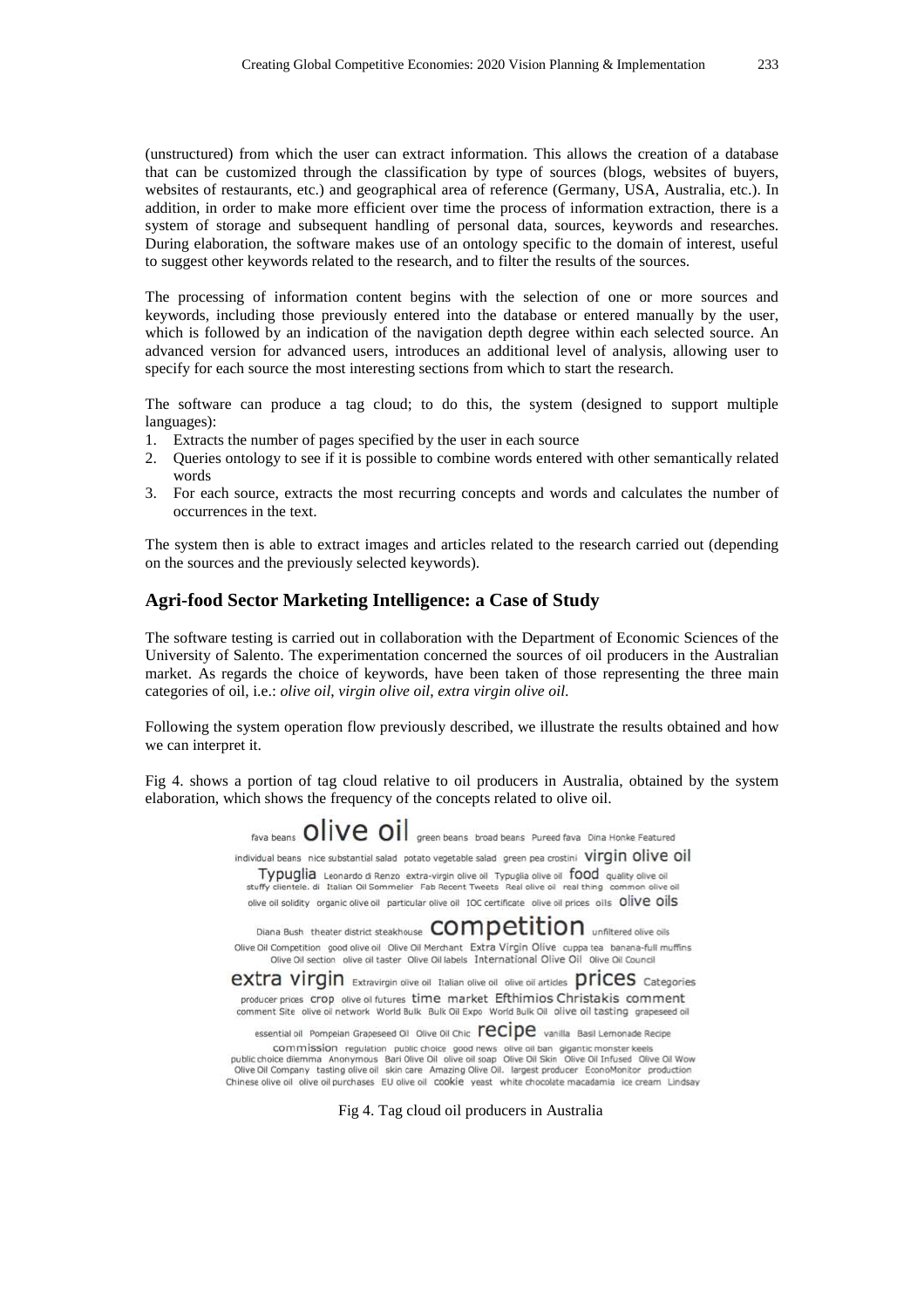The portions of the tag cloud of Italian and Spanish exporters of oil in Australia are respectively in Fig 5. and in Fig 6.

virgin olive oil Extra Virgin Olive Olio olio vero Home olio family-farmed groves

oll vero WP FlexiShop extra virgin olive oil  $\overline{OIVe}$   $\overline{OIVe}$   $\overline{OIVe}$  Athinolia olive trees highly sought-after Koroneiki mild Mediterranean winters long dry summers Olive farming southeast Peloponnese mountainous terrain exceptional quality Production Production Light International Olive Council temperature-controlled stainless steel

state-of-the-art processing facilities Theodore low acidity quality control Athinolia olives

Basile Imports Shelf brands food Basile Imports stamp family imports

authentic delicacies food artisans WINE | Basile finest gourmet Colavita Extra Virgin Reggiano cheese La Molisana quality pasta

# National Tollfree brands products

Parmigiano Reggiano cheese National Tollfree Telephone

National Tollfree Fax good quality pasta **recipes** dinner guests buzzing. unique flavour combination Fine Italian Foods Italian Foods Australia San Ginesio truffle farm Le Marche Torre Azienda Agricola La Torre La Torre Azienda family pure olive oil

Fig 5. Tag cloud Italian oil exporters in Australia

OIIVES Aussie kitchen Olives Olives Cooking Olives Bring countless cold dishes hors d'oeuvre

delicious flavour little bit dry martini dry cocktail Virgin olive oil

OIIVe OII fatty acids Spanish olive oil fats oleic acid Health Benefits et al Olive Oil Olive Risk Factors Published Extra Virgin Olive Pure Olive Oil Olive Oil Pure Oil Pure Olive

range olive Oil Extra light olive oil extra light olive olive oil Spain olive oil production Olive oils subtle flavours different olives different flavours wide number different varieties characteristics Vegetarian Vegetarian Quiche Asian style noodles Pasta fagioli Interesting flavours la brava Patatas scallops

aragon lentil hotpot old family easy Marmitako Spain Nutrition Information cooking recipes world e-newsletter Loading Products recipe collections Recipe Collections page delicious recipe collections<br>Collections page Recipe olive oil offer fantastic health benefits amazing flavour green olives Black olives

Hojiblanca olives fewer olives larger olives fruit exciting new flavours tree Drinks Drinks rights flaVOUT flavoursome olive oil Olive Oil Cooking, soanish culture, hest tasti

Fig 6. Tag cloud Spanish oil exporters in Australia

The analysis of the images can be seen as producers and exporters communicate across three groups of words: olive oil, virgin olive oil, extra virgin olive oil. The producers emphasize the very feature extra virgin, note the font size of the words Extra Virgin Olive Oil, Extra Virgin Australia in Fig 4.; exporters are more generic, the characteristic olive oil is the most present (Fig 5. and Fig 6.).

In the websites of Australian producers, there are recurrent sensory attributes that enhance the organoleptic qualities and the natural appearance of the product, such as organic, acid, natural olive oil. In the websites of exporters Italian and Spanish there are many occurrences of words that highlight the sensory attributes such as flavour and texture, fruity flavour, fluidity to name a few.

Finally, in all the sources analysed, there are concepts related to food and health benefits that may be derived from the consumption of olive oil.

The analysis shows, therefore, the willingness on the part of Australian producers to make known their product by providing different elements of national recognition, first of all to be extra virgin. On the other hand, the exporters, interested in marketing, aim at the characteristics of the sensory attributes such as flavour, acidity, and consistency, and relations with other food products.

As an alternative or as a complement to the tag cloud, user can view other interesting information such as articles related to the research (Fig 7.).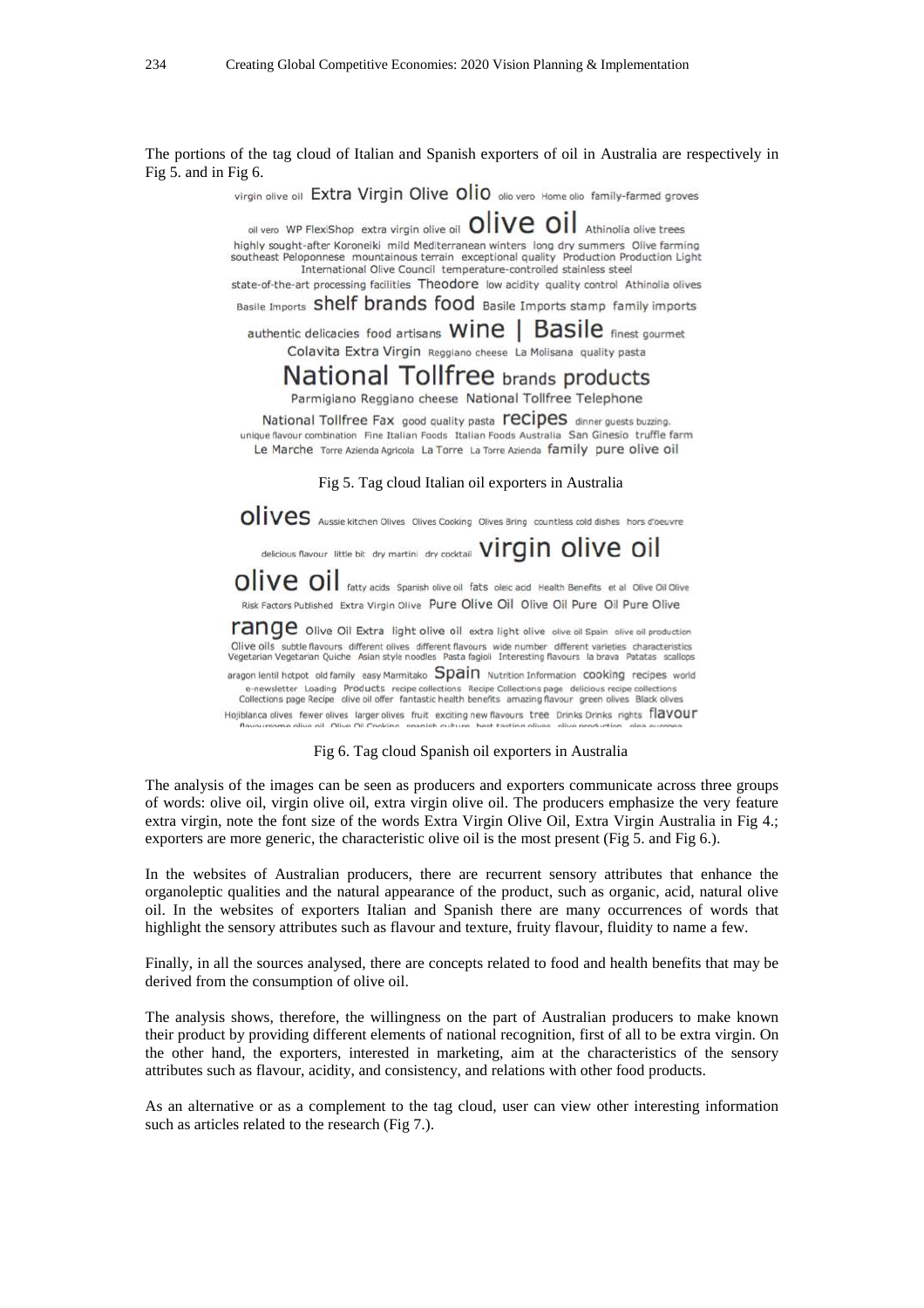

Fig 7. Related articles

#### *Managerial Implication*

Systematizing the extracted information it was possible to acquire:

- Information on the reference market (*market sensing*), the demand of olive oil is not satisfied only by traditional exporting countries such as Italy, Spain and Greece, but also by local producers entering the market. The website analysis has allowed us to see how Australian producers share a consistent communication strategy whose goal is to enhance the national product through the communication of three basic elements: sensory and quality elements of the product, the recourse to modern techniques of cultivation and production of olive oil environmentally friendly, the food and the health benefits. In contrast, the communication of Italian and Spanish producers in the Australian market continues to focus only on the traditional sensory dimensions of the product, probably because often it passes through buyers;
- Quantitative data, useful for designing marketing actions (*market insight*). Content analysis of blogs and forums on olive oil has allowed us to observe that the sensory and gustatory elements, together with experiential items (*food and health benefits*), are the main drivers of recognition of the three types of product *olive oil*, *virgin olive oil*, *extra virgin olive oil*; rarely there is a direct association to specific brand, more frequent however, is the reference to the origin country.

# **Conclusion and Future Works**

In this paper we show an architecture that integrates existing java based tools for information extraction, and ontologies in order to extract relevant concept starting from a set of unstructured sources of a specific domain and a set of keywords of interest and to generate output easily interpretable by the users of the system. The integration is useful because each tool has some strengths and weakness as described in the study by Gangemi (2013) or has different characteristics. The architecture and the software modules described in this paper make use of the features of the tools that better ensure the achievement of the results and, unlike the study by Ngomo, Heino, Lyko, Speck and Kaltenböck (2011), they are calibrated to be integrated into a web application usable by end-users (for example, the marketing manager) from and for different countries since the system is independent from the language of the sources analysed.

Managerial implications are object of study of marketing managers of involved companies to define